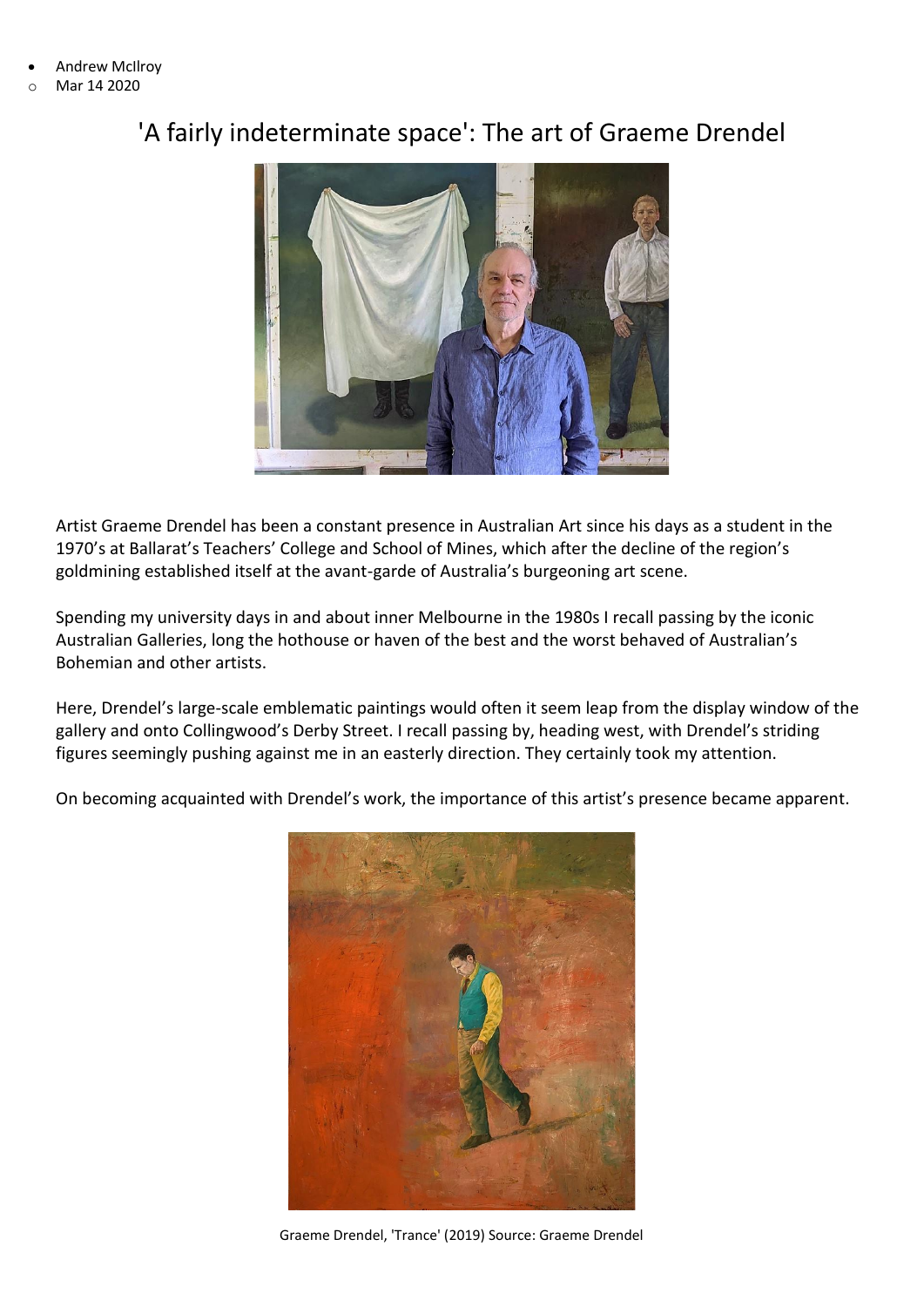Caroline Field writing her seminal book 'Australian Galleries' (2019) sought out Drendel for his insights. As a young artist, Drendel witnessed the doyens of Australian art dealers, Tom and Anne Purves interact, entertain and rebuke many of the biggest names in Australian and international art. This milieu could only reinforce the young artist's desire to pursue his art career, and build on the trust placed in him.

This week, Drendel returns to Ballarat. "The Messengers" showcasing 12 large oil paintings and 6 smaller works is the artist's first solo exhibition in Ballarat since the1970's, a period that saw many significant Australian artists learn their craft here.

The accompanying exhibition notes say of Drendel, "(He) has gained recognition for his highly accomplished hand in drawing and painting, and for his particularly intelligent observation and portrayal of life and the human condition.



Graeme Drendel, 'Lockstep - card carriers #2' (2019) Source: Australian Galleries

Following a successful solo exhibition at Melbourne's 'Australian Galleries' Drendel's new series is painted in his characteristic enigmatic style, revealing situations in which figures are removed from the larger group, isolated in the landscape, acting as if they're individually negotiating their actions and demonstrating what we as humans do. Alone or in pairs, Drendel's characters appear preoccupied, stilled within the vast open landscape surrounded by the darkness and emptiness beyond.

Says Drendel, "At the beginning of this year, I made a decision to concentrate primarily on single figure paintings and to situate the subjects in a fairly indeterminate space," Mr Drendel said.

Essentially this entailed foregoing the horizon line and creating random atmospheric effects that seemed to me to be demanded by the subjects.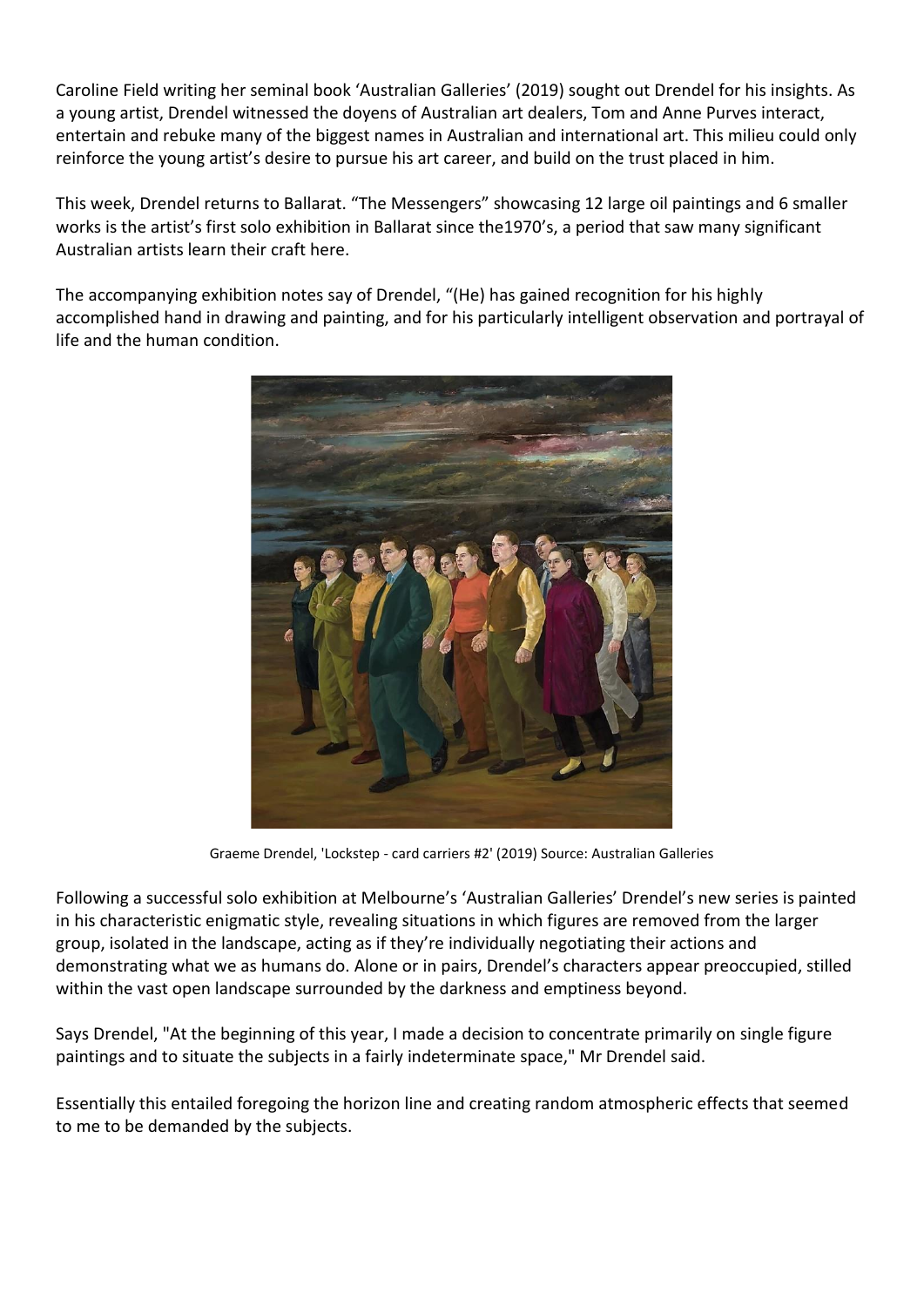

Graeme Drendel, 'Women' (2019) Source: Post Office Gallery



Graham Drendel, 'The Messenger' (2019) Source: Post Office Gallery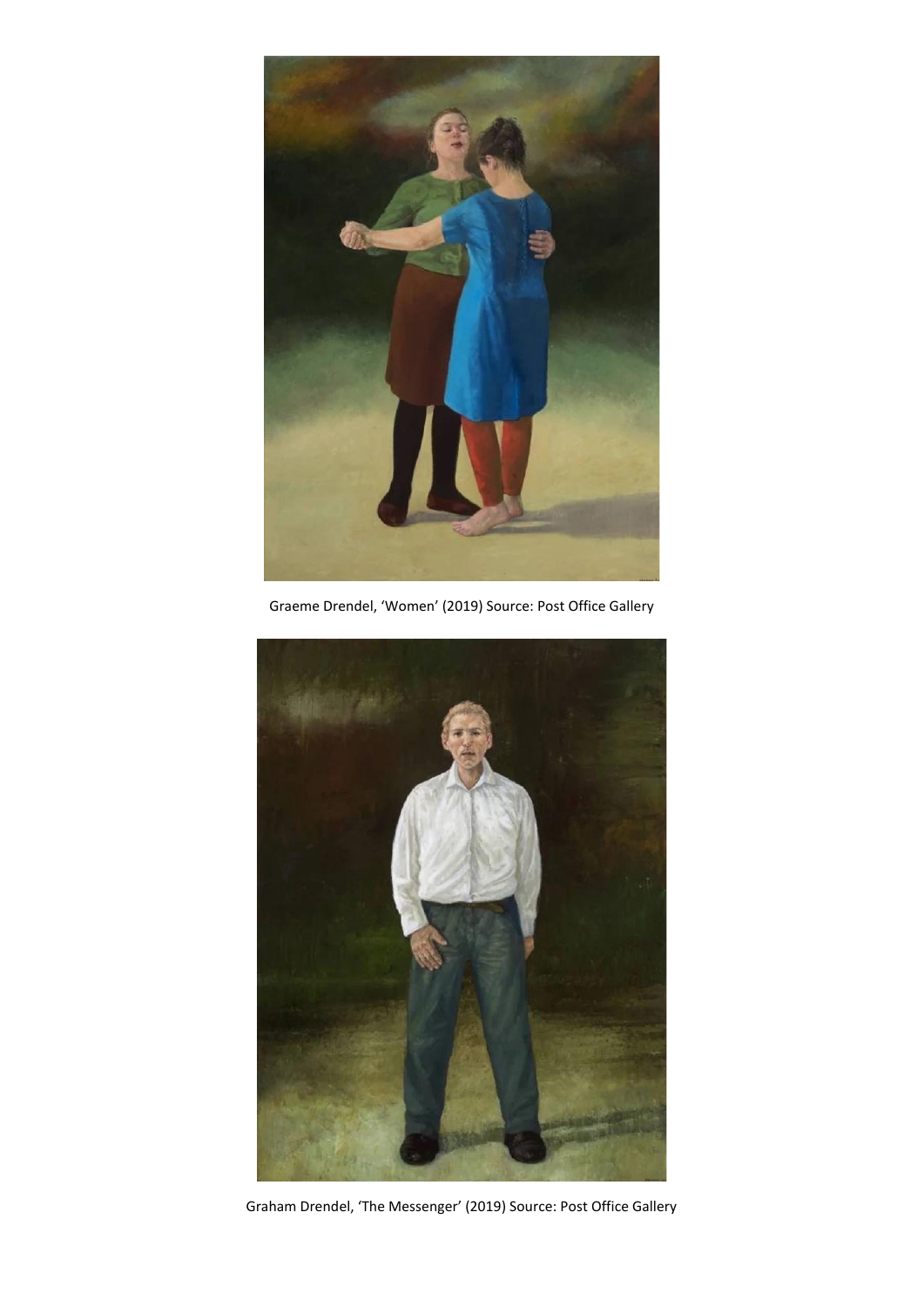I quite like to think the 'characters' are psychologically charged and probably 'types' that anyone can identify with, or not."

Drendel's choice of Ballarat to host this exhibition is significant. Not unlike many of his contemporaries, Drendel acknowledges the influence of Ballarat on his artistic career. Although this commonality among artists during their formative years has not coalesced into a recognisable art movement *per se*, there has emerged a style of painting, sculpture and ceramics of bold experimentation and innovation.

Today, the art world is rich with former teachers and students that have passed through Ballarat at some point in their careers - Gareth Sansom, Jill Orr, and Peter Pilven just to name a few - to be held in high esteem for having pushed against orthodoxy and theory-driven representational art.



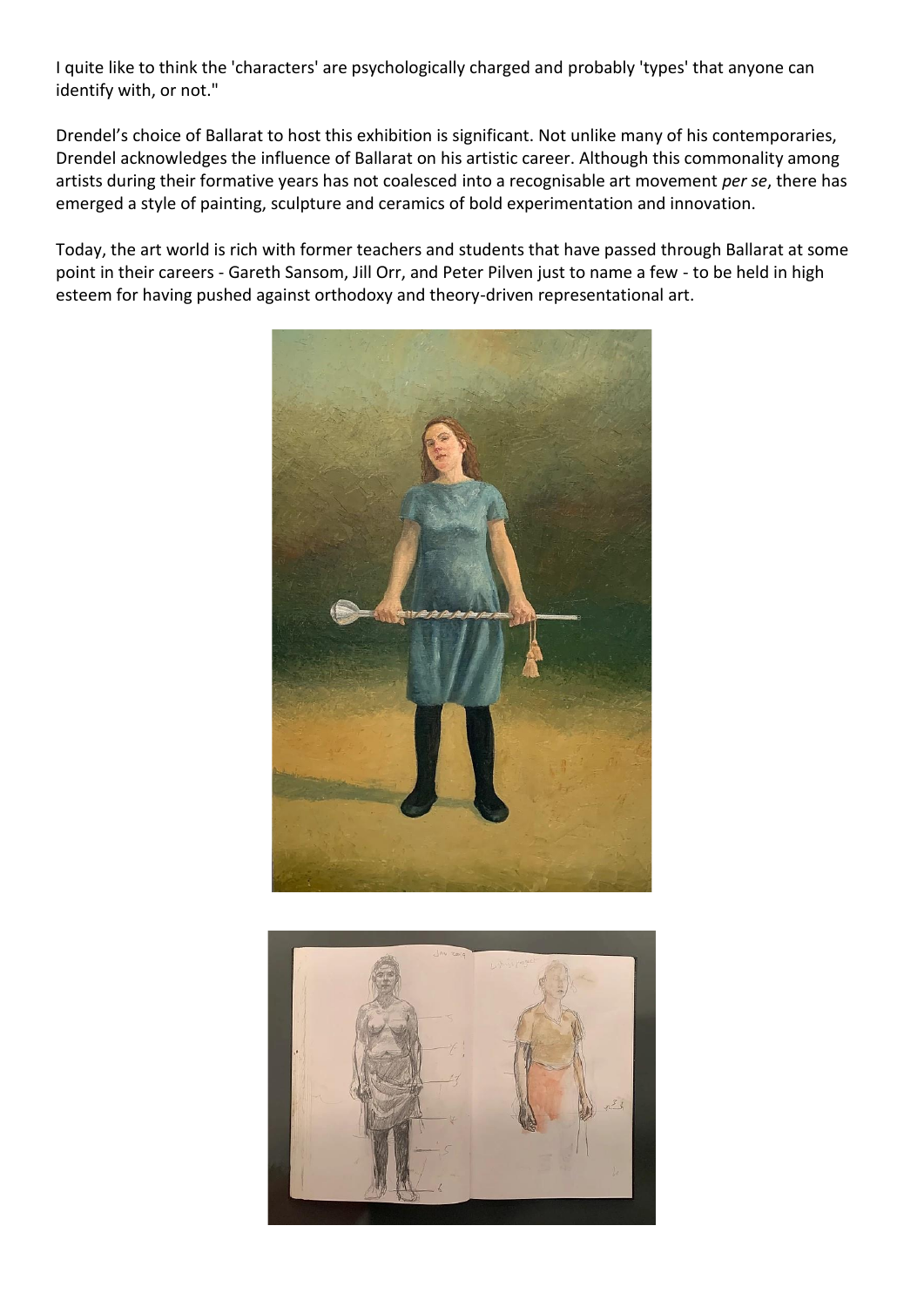

Graeme Drendel focuses on single figure paintings Source: Post Office Gallery

Drendel's exhibition places him squarely at the heart of this tradition. The artist has not approached each canvas here, determined to push his paint to form some predetermined composition. The steady, trained drawing is clearly evident, but so too is an energy in the backgrounds painting that has the effect of tilting the otherwise weighted figures tantalisingly towards the viewer. It is in this process of intuitive painting that artist is intimately engaged with his subject. The effect is to similarly now engage the viewer.

Each face so beautifully rendered by Drendel, with his use of advancing reds and cool greens bring a sense of intimacy, and immediacy between the subject and the viewer. One cannot resist the temptation to lean into the painting, to admire the textured finished features, only to recoil as if we have encroached too far into the lone figure's intimate space. Drendel's painting 'The Legal Secretary' (2020) captures just this moment exquisitely.

Drendel's return to Ballarat will no doubt be welcomed with open arms and a timely reminder of the city's and its noted alumni's important place in Australian art.



Graeme Drendel, ' The Legal Secretary' (2019) (detail) Source: Post Office Gallery